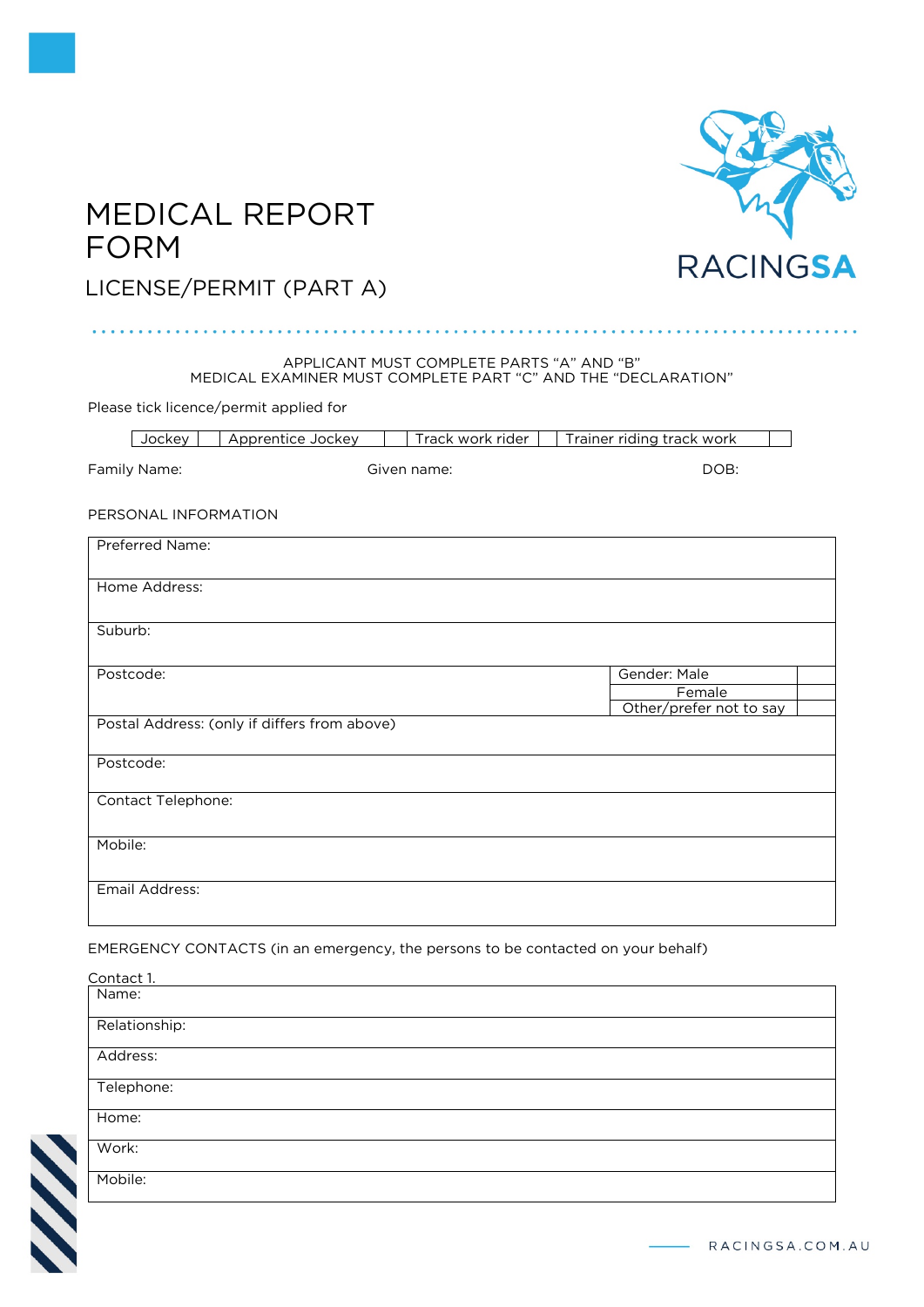| Contact 2.    |  |
|---------------|--|
| Name:         |  |
| Relationship: |  |
| Address:      |  |
| Telephone:    |  |
| Home:         |  |
| Work:         |  |
| Mobile:       |  |

# LICENCE REFUSAL OR DEFERMENTS

Has the applicant ever had a licence to ride refused or deferred on medical grounds?

| Yes:    | No:                           |                                                                                         |
|---------|-------------------------------|-----------------------------------------------------------------------------------------|
|         | Date of refusal or deferment: |                                                                                         |
|         | Date of Reinstatement:        |                                                                                         |
| Reason: |                               |                                                                                         |
|         |                               |                                                                                         |
|         |                               | Has the applicant ever had a driving licence revoked or suspended for a medical reason? |
| Yes:    | No:                           |                                                                                         |
|         | Date of refusal or deferment: |                                                                                         |
|         | Date of Reinstatement:        |                                                                                         |
| Reason: |                               |                                                                                         |

$$
\mathcal{N}\mathcal{N}
$$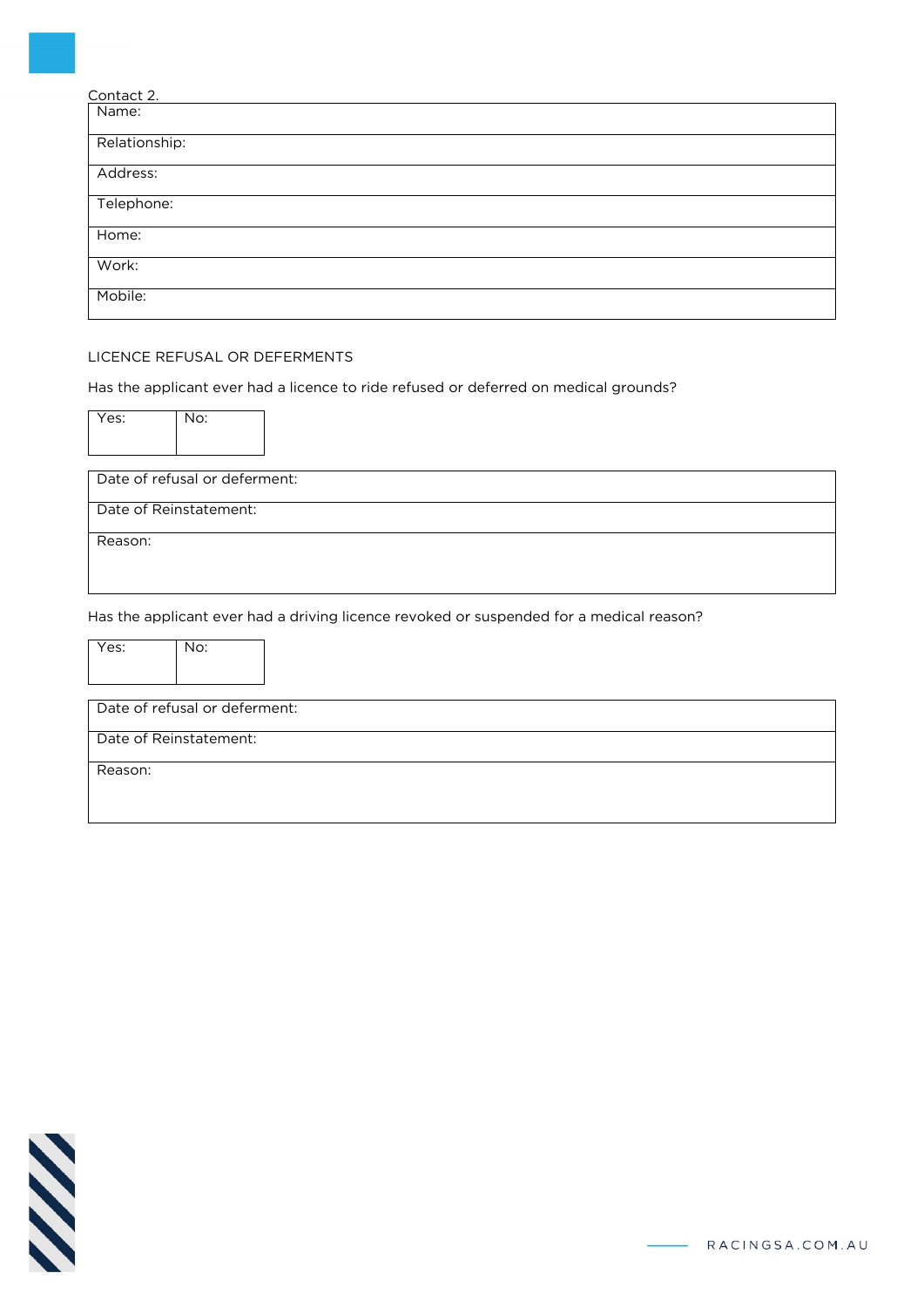# PART B

# MEDICAL INFORMATION

# Have you experienced or do you suffer from any of the following conditions?

|    | Condition/Injuries/Illnesses                                                                        | Yes | No |
|----|-----------------------------------------------------------------------------------------------------|-----|----|
| 1  | Nervous disorders including, nerves, depression, nervous breakdown, mental or emotional             |     |    |
|    | instability, anxiety or attempted suicide                                                           |     |    |
|    |                                                                                                     |     |    |
|    |                                                                                                     |     |    |
| 2  | Headaches or migraines                                                                              |     |    |
|    |                                                                                                     |     |    |
|    |                                                                                                     |     |    |
|    |                                                                                                     |     |    |
| 3  | Fits, Convulsions, turns, blackouts, giddiness or epilepsy                                          |     |    |
|    |                                                                                                     |     |    |
|    |                                                                                                     |     |    |
|    |                                                                                                     |     |    |
|    |                                                                                                     |     |    |
| 4  | Lung or chest infections, pneumonia, bronchitis, asthma or tuberculosis                             |     |    |
|    |                                                                                                     |     |    |
|    |                                                                                                     |     |    |
|    |                                                                                                     |     |    |
| 5  | Heart disease, high or low blood pressure, rheumatic fever or angina pectoris                       |     |    |
|    |                                                                                                     |     |    |
|    |                                                                                                     |     |    |
|    |                                                                                                     |     |    |
|    |                                                                                                     |     |    |
| 6  | Indigestion, pain after eating, gastric or duodenal ulcers, hiatus hernia, gall bladder disease,    |     |    |
|    |                                                                                                     |     |    |
|    | recurrent diarrhoea or appendicitis                                                                 |     |    |
|    |                                                                                                     |     |    |
|    |                                                                                                     |     |    |
| 7  | Kidney or bladder problems, cystitis (inflammation of the bladder) or stones                        |     |    |
|    |                                                                                                     |     |    |
|    |                                                                                                     |     |    |
|    |                                                                                                     |     |    |
|    |                                                                                                     |     |    |
| 8  | Diabetes, goitre, thyroid disease or any disease of the lymphatic glands                            |     |    |
|    |                                                                                                     |     |    |
|    |                                                                                                     |     |    |
|    |                                                                                                     |     |    |
|    |                                                                                                     |     |    |
| 9  | Anaemia or blood disease                                                                            |     |    |
|    |                                                                                                     |     |    |
|    |                                                                                                     |     |    |
|    |                                                                                                     |     |    |
|    |                                                                                                     |     |    |
| 10 | Perforated ear drums, deafness, tinnitus (noises in the ears), ear discharge or blocked ears        |     |    |
|    |                                                                                                     |     |    |
|    |                                                                                                     |     |    |
|    |                                                                                                     |     |    |
| 11 | Sinusitis, frequent head colds, blocked nose, hayfever or other allergies                           |     |    |
|    |                                                                                                     |     |    |
|    |                                                                                                     |     |    |
|    |                                                                                                     |     |    |
|    |                                                                                                     |     |    |
| 12 | Back, spine or neck injuries, pain or arthritis                                                     |     |    |
|    |                                                                                                     |     |    |
|    |                                                                                                     |     |    |
|    |                                                                                                     |     |    |
|    |                                                                                                     |     |    |
| 13 | Fractures or dislocations                                                                           |     |    |
|    |                                                                                                     |     |    |
|    |                                                                                                     |     |    |
|    |                                                                                                     |     |    |
| 14 |                                                                                                     |     |    |
|    | Head injuries, knocks or falls during sports or other activities, seen a Doctor or Hospitalised for |     |    |
|    | head injuries, blackouts or loss of consciousness                                                   |     |    |
|    |                                                                                                     |     |    |
|    |                                                                                                     |     |    |
| 15 | Skin disease, eczema or dermatitis                                                                  |     |    |
|    |                                                                                                     |     |    |
|    |                                                                                                     |     |    |
|    |                                                                                                     |     |    |
|    |                                                                                                     |     |    |
| 16 | Speech impairments or defect                                                                        |     |    |
|    |                                                                                                     |     |    |
|    |                                                                                                     |     |    |
|    |                                                                                                     |     |    |
|    |                                                                                                     |     |    |
| 17 | Surgical procedures or hospital admissions                                                          |     |    |
|    |                                                                                                     |     |    |
|    |                                                                                                     |     |    |
|    |                                                                                                     |     |    |
| 18 | Any other illnesses or injuries not mentioned above. If yes, please provide details below           |     |    |
|    |                                                                                                     |     |    |
|    |                                                                                                     |     |    |
|    |                                                                                                     |     |    |
|    |                                                                                                     |     |    |
| 19 | Have you ever made a claim for Workers Compensation                                                 |     |    |
|    |                                                                                                     |     |    |
|    |                                                                                                     |     |    |

**SSS**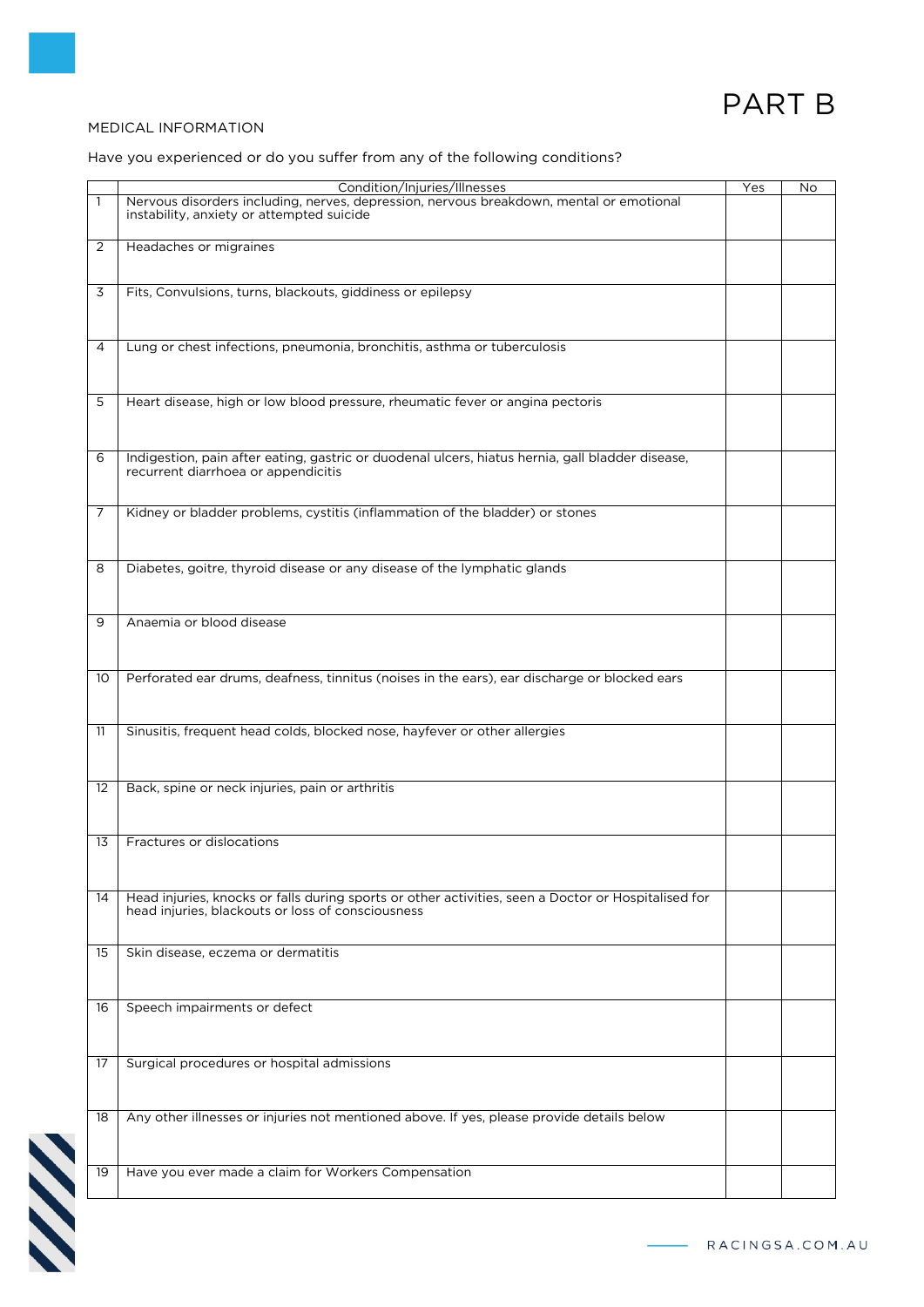If you have answered 'yes' to any of the medical information questions, please provide further details below in the "Details of Condition" and please ensure you provide the correct reference number.

| Ref. number   Detail of condition |
|-----------------------------------|
|                                   |
|                                   |
|                                   |
|                                   |
|                                   |
|                                   |
|                                   |
|                                   |
|                                   |
|                                   |

| Date of last Tetanus injection/booster:                                                                         |  |
|-----------------------------------------------------------------------------------------------------------------|--|
| Do you smoke?<br>(If yes, provide the number of<br>cigarettes or other tobacco products<br>you consume per day) |  |
| Do you drink?<br>(If yes, please provide the number of<br>standard drinks per day)                              |  |

Prescriptions – Please provide details of any oral, injectable or topical medications currently prescribed for you by a Medical Practitioner or which has been prescribed for you by a Medical Practitioner in the past. Also include any of the following items: herbal preparations, vitamins or supplements you use or have used whether prescribed or otherwise.

| Details of prescribed medications/supplements prescribed by a medical practitioner |                |  |
|------------------------------------------------------------------------------------|----------------|--|
| Medication                                                                         | Reason for use |  |
|                                                                                    |                |  |
|                                                                                    |                |  |
|                                                                                    |                |  |
|                                                                                    |                |  |
|                                                                                    |                |  |
|                                                                                    |                |  |
|                                                                                    |                |  |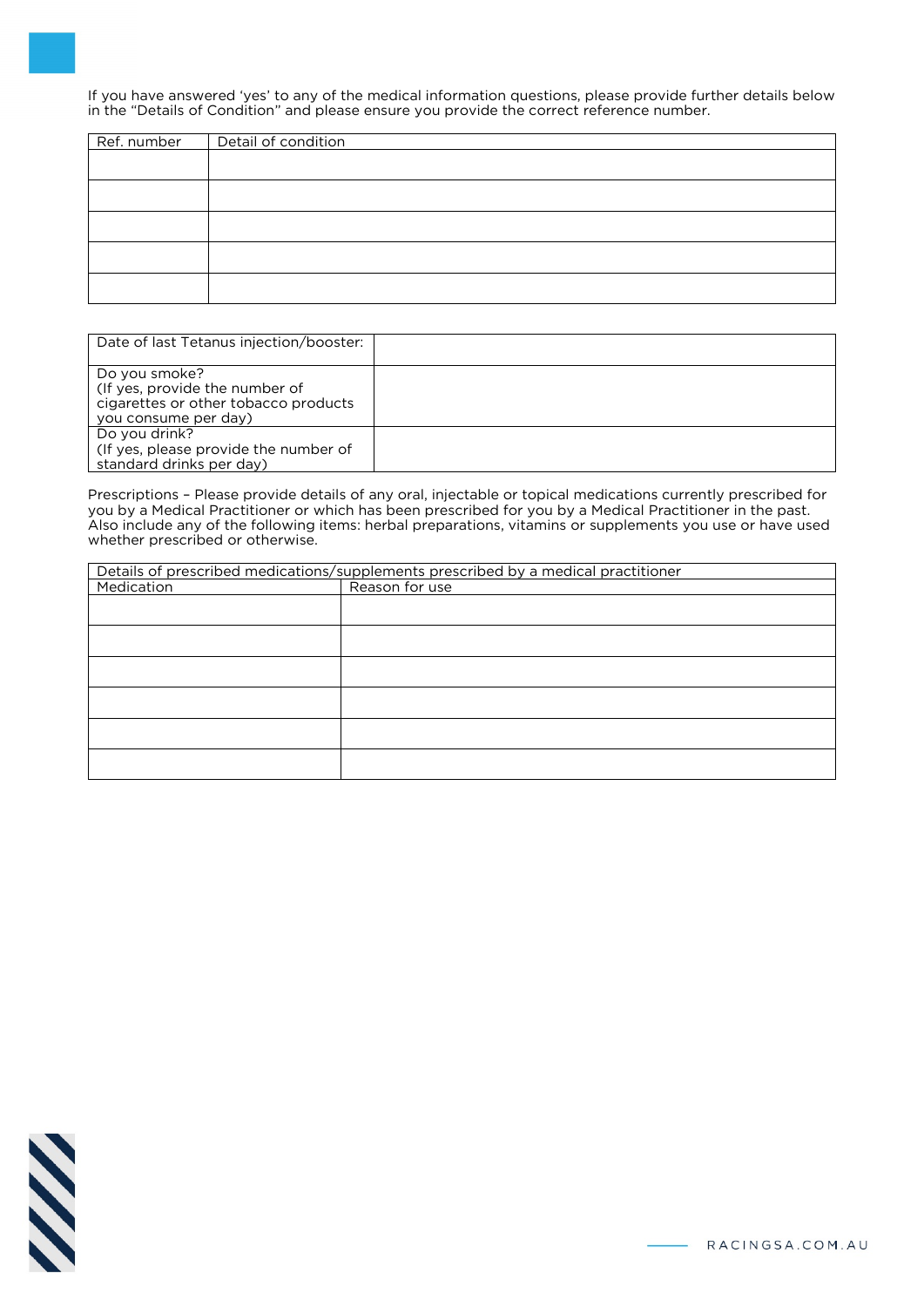# APPLICANT DECLARATION

1. I consent to Racing SA collecting health information about me for the purposes of assessing my suitability to grant or retain a licence.

2. I agree to provide all relevant health information regarding my prospective / current licence, including information from other medical practitioners / specialists and my pathology and radiology reports.

3. If it is not reasonable and practicable for me to provide the health information, I authorise consent for Racing SA to obtain and collect all relevant health information regarding my prospective / current licence. This includes approval to obtain information from other medical practitioners / specialists and access to all my pathology and radiology reports.

4. I understand that I am able to gain access to my health information that is collected by Racing SA.

5. I also provide consent for Racing SA, at their discretion; to discuss the above health information with nominated representatives of the Australian Jockey's Association (SA Branch), and external health service providers contracted. I am aware that the information will be used for the purposes of assessing my suitability to grant or retain a licence.

6. I declare that all information that I have provided within this medical report form and any attachments are correct and that I have not withheld any information that is relevant to this medical report form.

7. I declare that I have not provided for the purposes of this medical report form, any false or misleading information. I acknowledge that if I have provided any false or misleading information then I have failed to fulfil the standards necessary to obtain my licence and I am liable to immediate cancellation or suspension of my licence.

8. I declare that if I should be diagnosed with any of the conditions listed within this medical report form, or the circumstances of any of the listed conditions I currently have should change, then I agree to immediately consult with the Racing SA.

9. I declare that I will comply with the Rules of Racing and in particular LR6.1, LR6.2, LR6.3, LR21.2(a)&(b), LR21.3, LR21.4, AR81A, AR81B, AR81C, AR81E, AR81F and AR81G, as amended from time to time, and that it is my responsibility to be aware of and comply with any changes to AR81B.

10. I also provide consent for the Declaration second of this form to be provided to another Principal Racing Authority upon request, in the event that I accept rides outside of South Australia.

AUTHORISATION

Applicant's name

Date

Witness name

Applicant's signature



Witness signature

Date



RACINGSA.COM.AU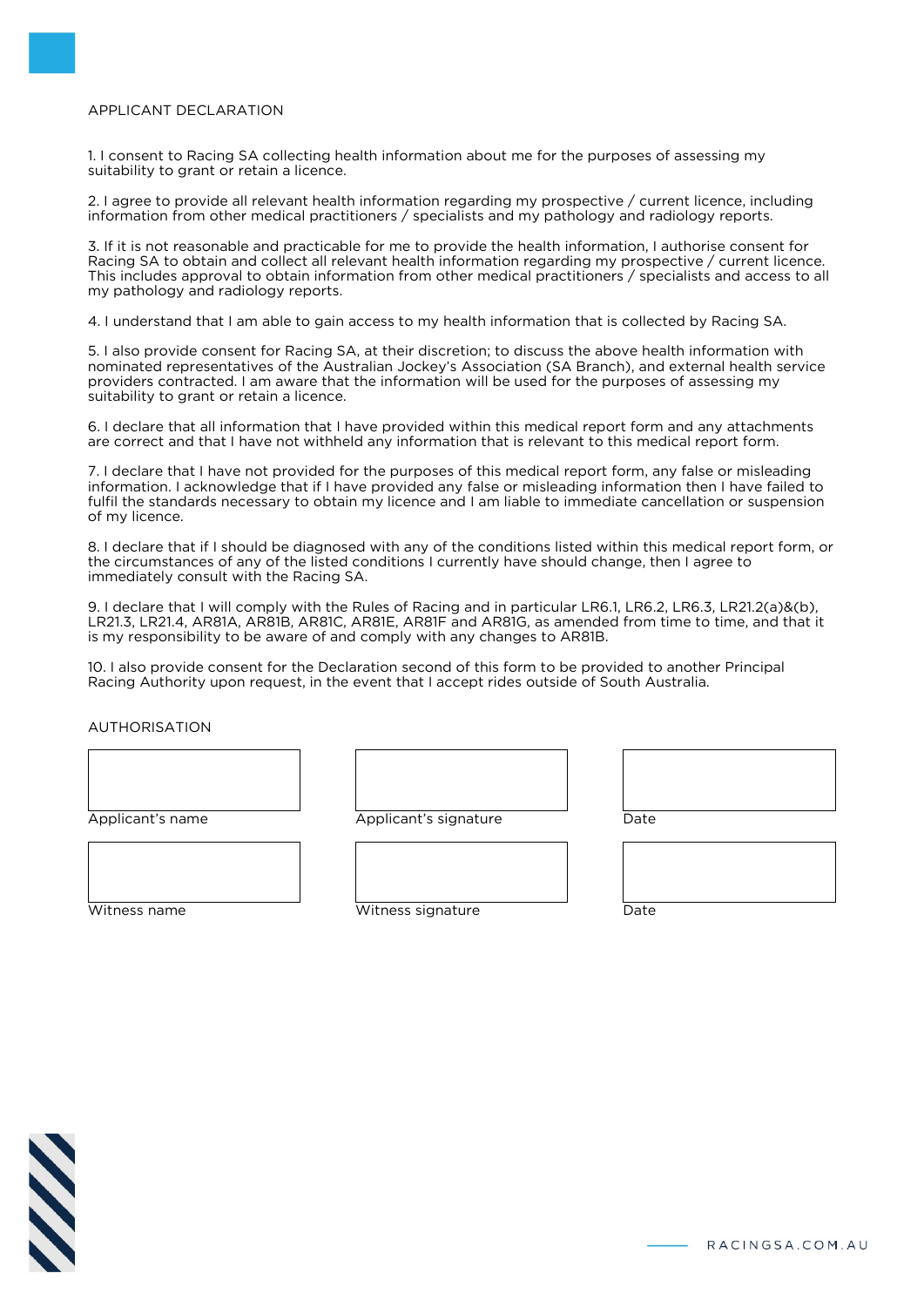# MEDICAL EXAMINATION (to be completed by Medical Examiner)

# APPLICANT DETAILS

| Family name:                      |         |            | DOB:    |      |
|-----------------------------------|---------|------------|---------|------|
| Given name(s):                    |         |            | Gender: |      |
| Preferred name:                   |         |            |         |      |
| Photographic<br>proof of identity | Type:   | Number:    |         |      |
| Witnessed by:                     | Name:   | Signature: |         |      |
| Current age:                      | Height: | Weight:    |         | BMI: |

#### Examining doctor's details

| Family Name:            | Given name:                    |
|-------------------------|--------------------------------|
| Practice Name:          | Provider<br>number:            |
| Time as Applicant's GP: | Dated<br>records held<br>from: |

#### EXAMINING DOCTOR'S REVIEW OF PART B

| Ref. number | Detail of condition |
|-------------|---------------------|
|             |                     |
|             |                     |
|             |                     |
|             |                     |
|             |                     |

Date of last Tetanus injection/booster:

Prescriptions – please provide details of any oral, injectable or topical medications currently prescribed by a Medical Practitioner or which have been prescribed by a Medical Practitioner in the past. Also include any of the following items: herbal preparations used whether prescribed or otherwise and vitamins or supplements used or have used in the past.

|            | Details of prescribed medications/supplements prescribed by a medical practitioner |
|------------|------------------------------------------------------------------------------------|
| Medication | Reason for use                                                                     |
|            |                                                                                    |
|            |                                                                                    |
|            |                                                                                    |
|            |                                                                                    |
|            |                                                                                    |
|            |                                                                                    |
|            |                                                                                    |
|            |                                                                                    |
|            |                                                                                    |
|            |                                                                                    |
|            |                                                                                    |
|            |                                                                                    |

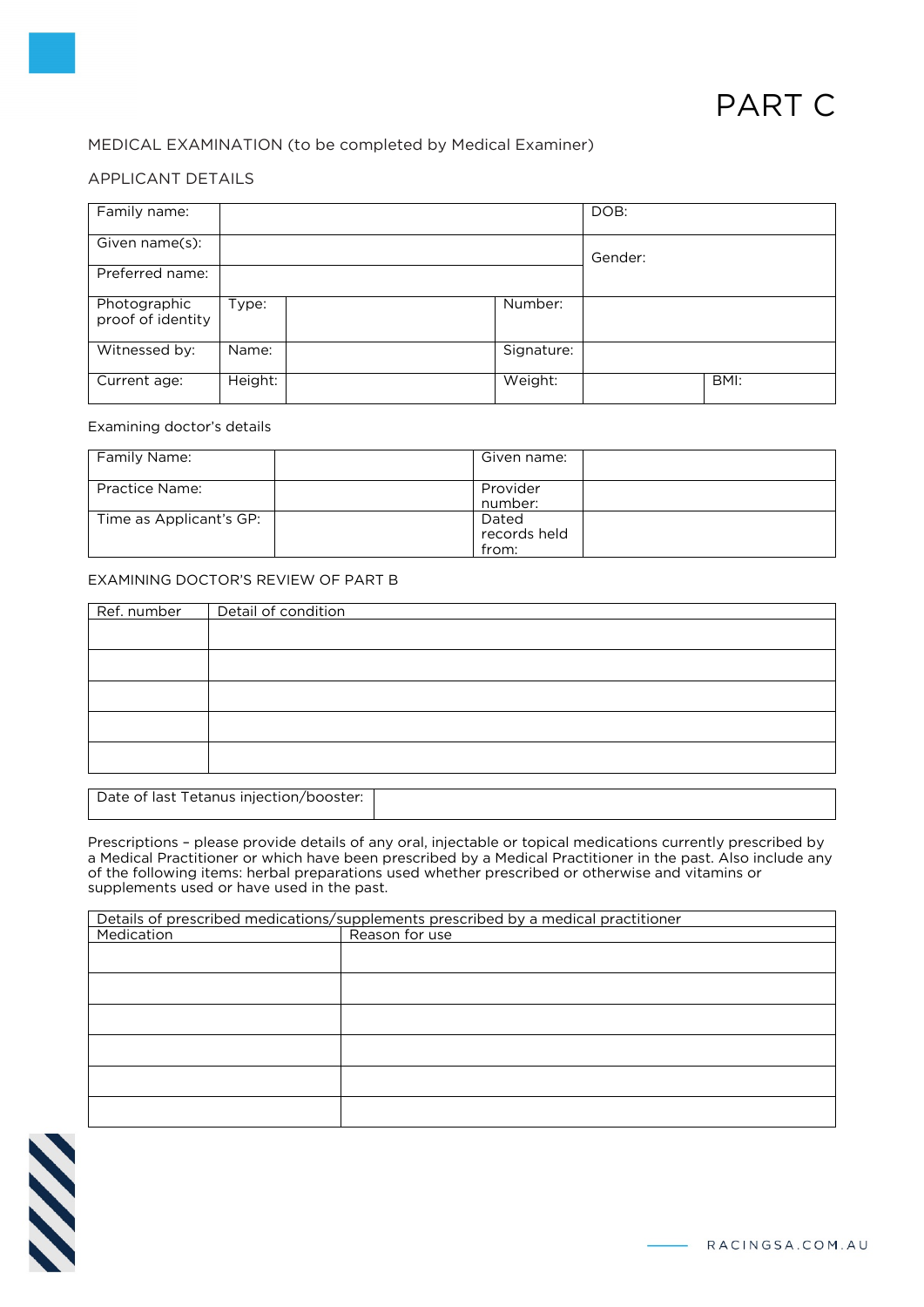FAMILY HISTORY Please detail family history of illness or disease, ie Diabetes, Cardiovascular disease, high blood pressure, Lipid Disorders, etcetera.

| <b>Family History</b> |  |
|-----------------------|--|
|                       |  |
|                       |  |
|                       |  |
|                       |  |
|                       |  |
|                       |  |

### MEDICAL EXAMINATION

| 1. Eyes                   |                                                                      |              |             |  |  |  |
|---------------------------|----------------------------------------------------------------------|--------------|-------------|--|--|--|
| 1.                        | Lids & Cornea -<br>Normal?                                           | Yes          | <b>No</b>   |  |  |  |
|                           | Visual acuity for<br>distance                                        | <b>RIGHT</b> | <b>LEFT</b> |  |  |  |
|                           | Uncorrected                                                          | 6/           | 6/          |  |  |  |
|                           | Corrected                                                            | 6/           | 6/          |  |  |  |
| 2                         | Movement -<br>Normal?                                                | $Y \mid N$   | $Y \mid N$  |  |  |  |
|                           | Fields<br>(Confrontation<br>test) - Normal?                          | Y   N        | Y   N       |  |  |  |
|                           | Are contact<br>lenses or<br>spectacles worn                          | Yes          | No          |  |  |  |
|                           | 2. Ears, Nose and Throat                                             |              |             |  |  |  |
| 1.                        | Nose - Normal?                                                       | Yes          | No          |  |  |  |
|                           | Ears                                                                 | <b>RIGHT</b> | <b>LEFT</b> |  |  |  |
|                           | External<br>auditory canal -<br>Normal?                              | $Y \mid N$   | Y   N       |  |  |  |
| 2.                        | Tympanic<br>membrane -<br>Normal?                                    | Y   N        | Y   N       |  |  |  |
|                           | Conversational<br>voice @ 2.5m<br>binaural-<br>Normal?               | $Y \mid N$   | Y   N       |  |  |  |
|                           | Fields<br>(confrontation<br>test) - Normal?                          | $Y \mid N$   | $Y \mid N$  |  |  |  |
| 3. Musculoskeletal System |                                                                      |              |             |  |  |  |
| 1.                        | Spinal Function<br>- Normal?                                         | Yes          | No          |  |  |  |
| $\overline{2}$ .          | Strength and<br>ROM in upper or<br>lower<br>extremities -<br>Normal? | Yes          | <b>No</b>   |  |  |  |

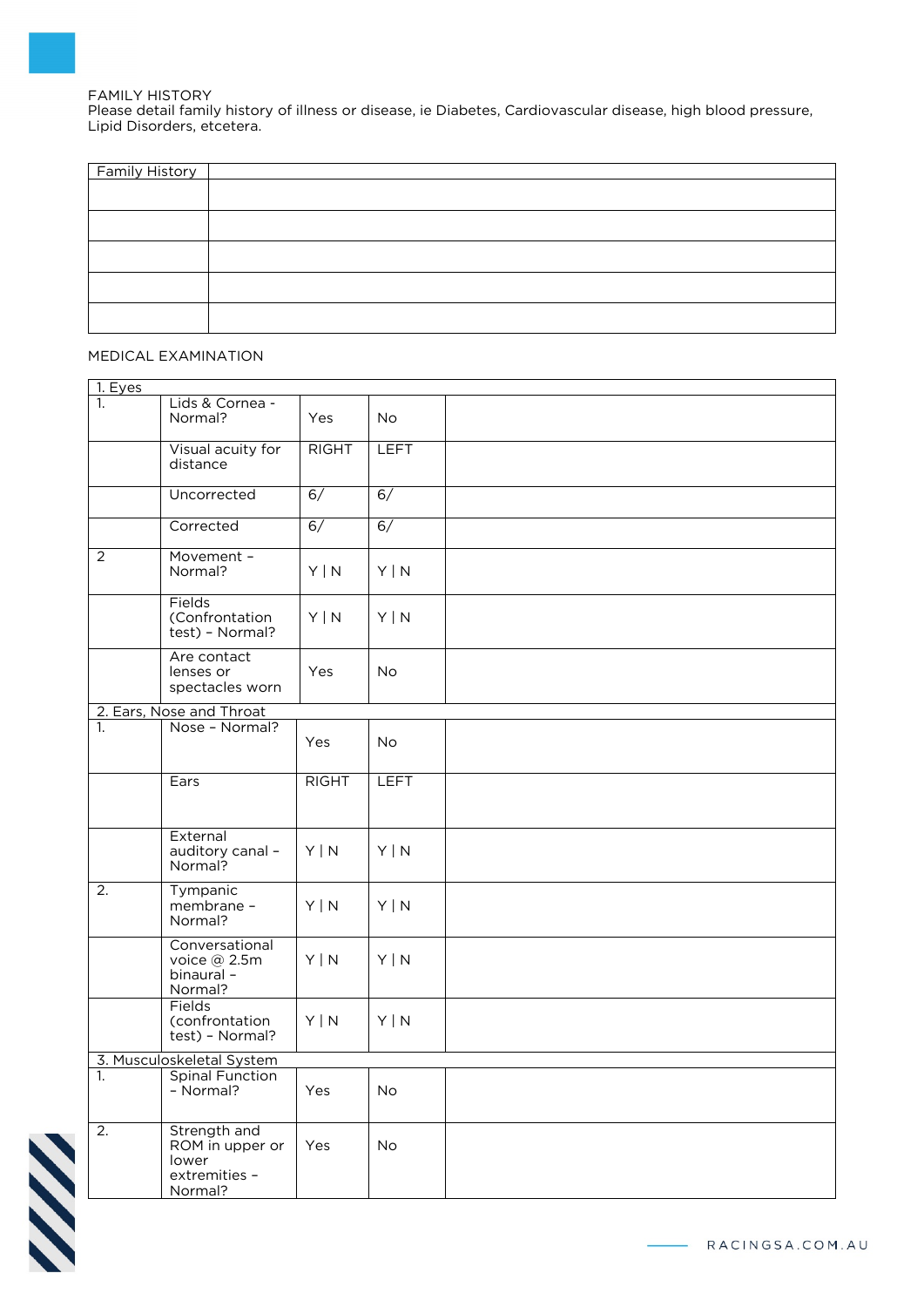| $\overline{3}$ . | Joints - Normal?                                                                                                                          |          |           |  |
|------------------|-------------------------------------------------------------------------------------------------------------------------------------------|----------|-----------|--|
|                  |                                                                                                                                           | Yes      | <b>No</b> |  |
| 4.               | Limbs - Normal?                                                                                                                           | Yes      | No        |  |
| 5.               | Any other<br>orthopaedic<br>appliances<br>worn?                                                                                           | Yes      | No        |  |
| 6.               | Grip strength -<br>Normal?                                                                                                                | Yes      | <b>No</b> |  |
|                  | 4. Central Nervous System                                                                                                                 |          |           |  |
| 1.               | Pupillary<br>Reflexes -<br>Normal?                                                                                                        | Yes      | No        |  |
| 2.               | Tendon/Reflexes<br>- Normal?                                                                                                              | Yes      | No        |  |
| $\overline{3}$ . | Cranial Nerves -<br>Normal?                                                                                                               | Yes      | No        |  |
| 4.               | Any signs of<br>gross sensory<br>disturbances                                                                                             | Yes      | No        |  |
| 5.               | Any signs of<br>paresis, tremor<br>or tics?                                                                                               | Yes      | No        |  |
|                  | 5. Cardiovascular system                                                                                                                  |          |           |  |
| 1.               | Pulse rhythm<br>and character -<br>Normal?                                                                                                | Yes      | No        |  |
| 2.               | Heart sounds -<br>Normal?                                                                                                                 | Yes      | No        |  |
| $\overline{3}$ . | <b>Pulse Rate</b><br>(BPM) - Normal?                                                                                                      | Yes      | No        |  |
| $\overline{4}$   | Peripheral pulses<br>- Normal?                                                                                                            | Yes      | No        |  |
| $\overline{5}$   | <b>Blood pressure</b>                                                                                                                     | Systolic | Diastolic |  |
|                  | a. Standing                                                                                                                               |          |           |  |
|                  | b. Sitting                                                                                                                                |          |           |  |
| 6.               | If BP is greater<br>than 140<br>(systolic) or 90<br>(diastolic record<br>BP after<br>applicant has<br>been lying down<br>for five minutes |          |           |  |

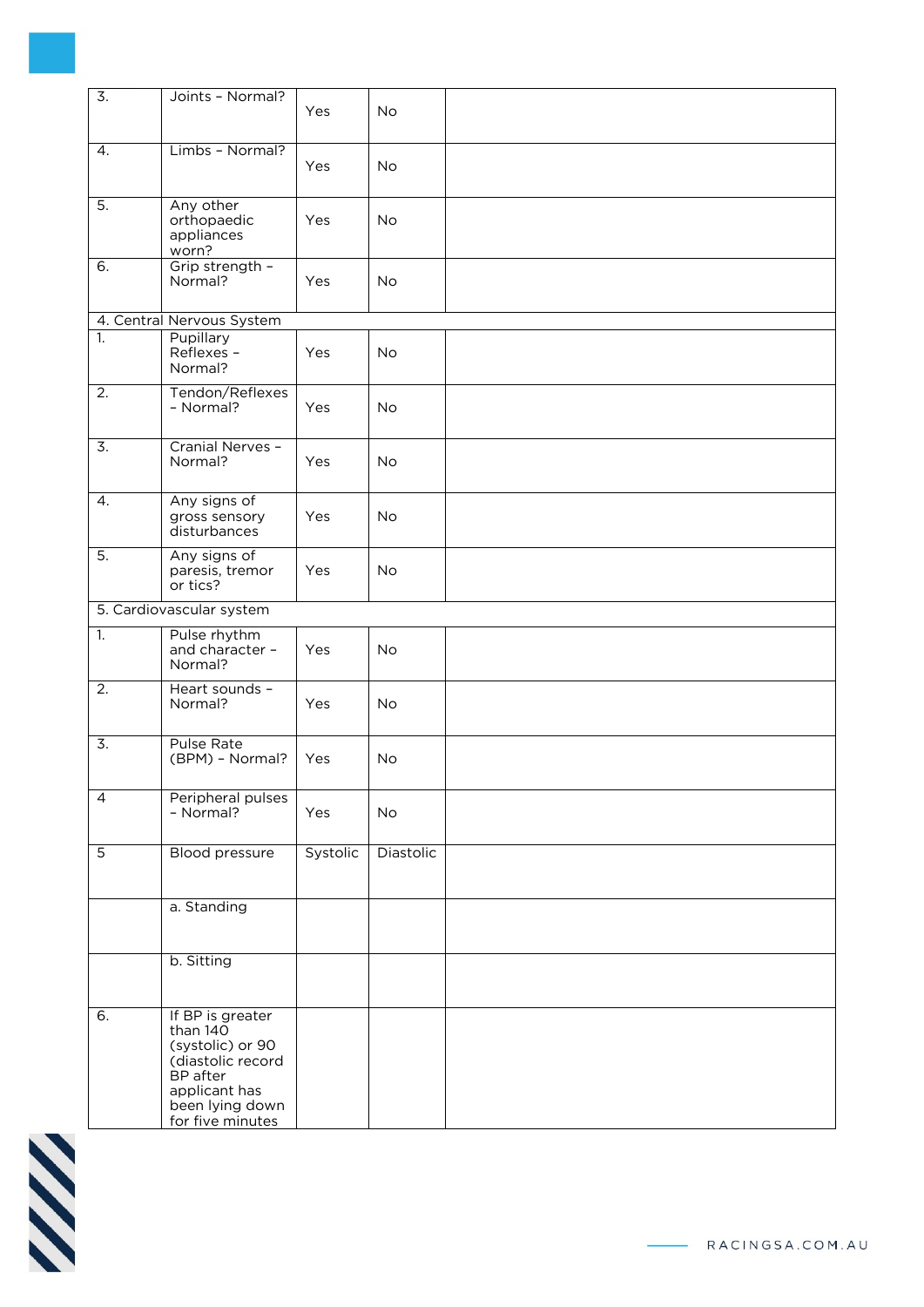| 6. Respiratory System |                                                    |     |           |     |  |
|-----------------------|----------------------------------------------------|-----|-----------|-----|--|
| $\overline{1}$ .      | Respiratory<br>System - Normal?                    | Yes | No        |     |  |
|                       | 7. Digestive System and Abdomen                    |     |           |     |  |
| 1.                    | Oropharynx -<br>Normal?                            | Yes | <b>No</b> |     |  |
| $\overline{2}$ .      | Spleen - Normal?                                   | Yes | No        |     |  |
| $\overline{3}$ .      | Liver - Normal?                                    | Yes | No        |     |  |
| $\overline{4}$ .      | Other abdomen<br>organs - Normal?                  | Yes | No        |     |  |
| 5.                    | Is hernia present?                                 | Yes | No        |     |  |
| 8. Genitourinary      |                                                    |     |           |     |  |
| 1.                    | Urine                                              | Yes | No        |     |  |
| 2.                    | Glucose - Normal?                                  | Yes | No        |     |  |
| $\overline{3}$ .      | Albumin -<br>Normal?                               | Yes | No        |     |  |
| $\overline{4}$ .      | Blood - Normal?                                    | Yes | No        |     |  |
| $\overline{5}$ .      | Other<br>abNormal?ities                            | Yes | No        |     |  |
| 6.                    | Testes - any<br>abNormal?ity<br>affecting fitness? | Yes | <b>No</b> | N/A |  |
| 9. Skin               |                                                    |     |           |     |  |
| 1.                    | Skin - Normal?                                     | Yes | <b>No</b> |     |  |
| $\overline{2}$ .      | Any body marks<br>or scars?                        | Yes | No        |     |  |
| 10. Other             |                                                    |     |           |     |  |
| 1.                    | Thyroid glands -<br>Normal?                        | Yes | No        |     |  |
| $\overline{2}$ .      | Lymph glands -<br>Normal?                          | Yes | No        |     |  |
| $\overline{3}$ .      | Speech - Normal?                                   | Yes | No        |     |  |

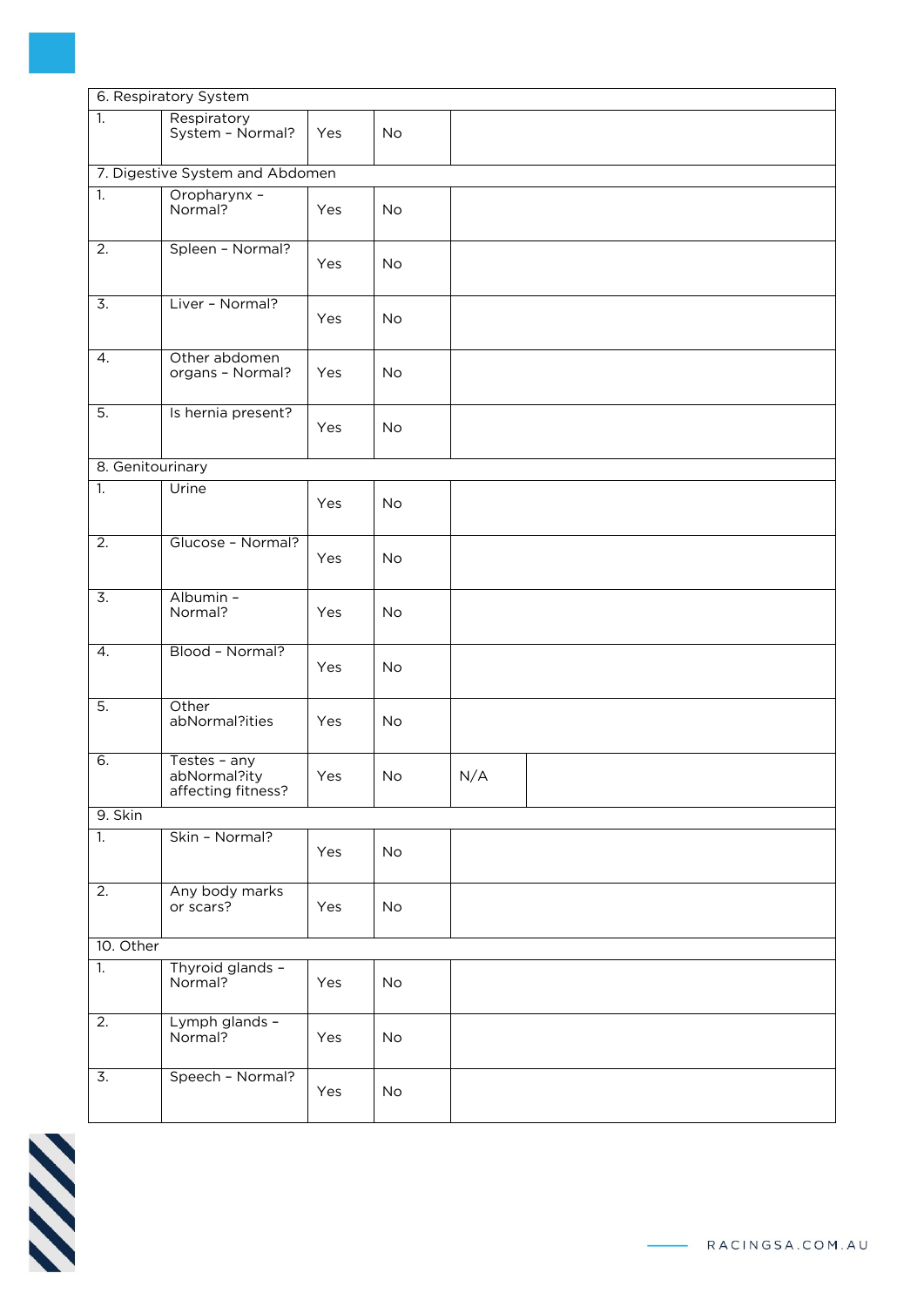| 11. Female applicants only |                                                                                                                                                                |     |           |  |
|----------------------------|----------------------------------------------------------------------------------------------------------------------------------------------------------------|-----|-----------|--|
| 1.                         | Dysmenorrhoea                                                                                                                                                  | Yes | <b>No</b> |  |
| 2.                         | Menorrhagia                                                                                                                                                    | Yes | <b>No</b> |  |
| 3.                         | Is the applicant<br>pregnant?                                                                                                                                  | Yes | <b>No</b> |  |
| 12. Other                  |                                                                                                                                                                |     |           |  |
| 1.                         | Is there any<br>evidence of any<br>drug or alcohol<br>abuse?                                                                                                   | Yes | <b>No</b> |  |
| 2.                         | If the applicant is<br>over 50 years of<br>age, please<br>consider but do<br>not perform - Will<br>need fasting<br>blood lipids,<br>glucose and stress<br>ECG. | Yes | No.       |  |

EXAMINING DOCTOR NOTE:

If the applicant is 'fit', Parts A, B, C and the Declaration must be completed and returned to the applicant.

If the applicant is not 'fit, Parts A, B, C and the Declaration must be completed and returned to the applicant.

If the applicant is not 'fit' and wishes to continue with the application, Parts, A, B, C and the Declaration must be completed and returned to the applicant for referral to Racing SA.

Use of the words "Fit" or "Fitness" refers to the "Fitness" of the applicant to carry out the activities of riding trackwork, in official trials and in races regulated by the licence/permit applied for.

A copy of this entire document must be retained by the examining doctor for their medical records.

$$
\mathcal{N}\mathcal{N}
$$